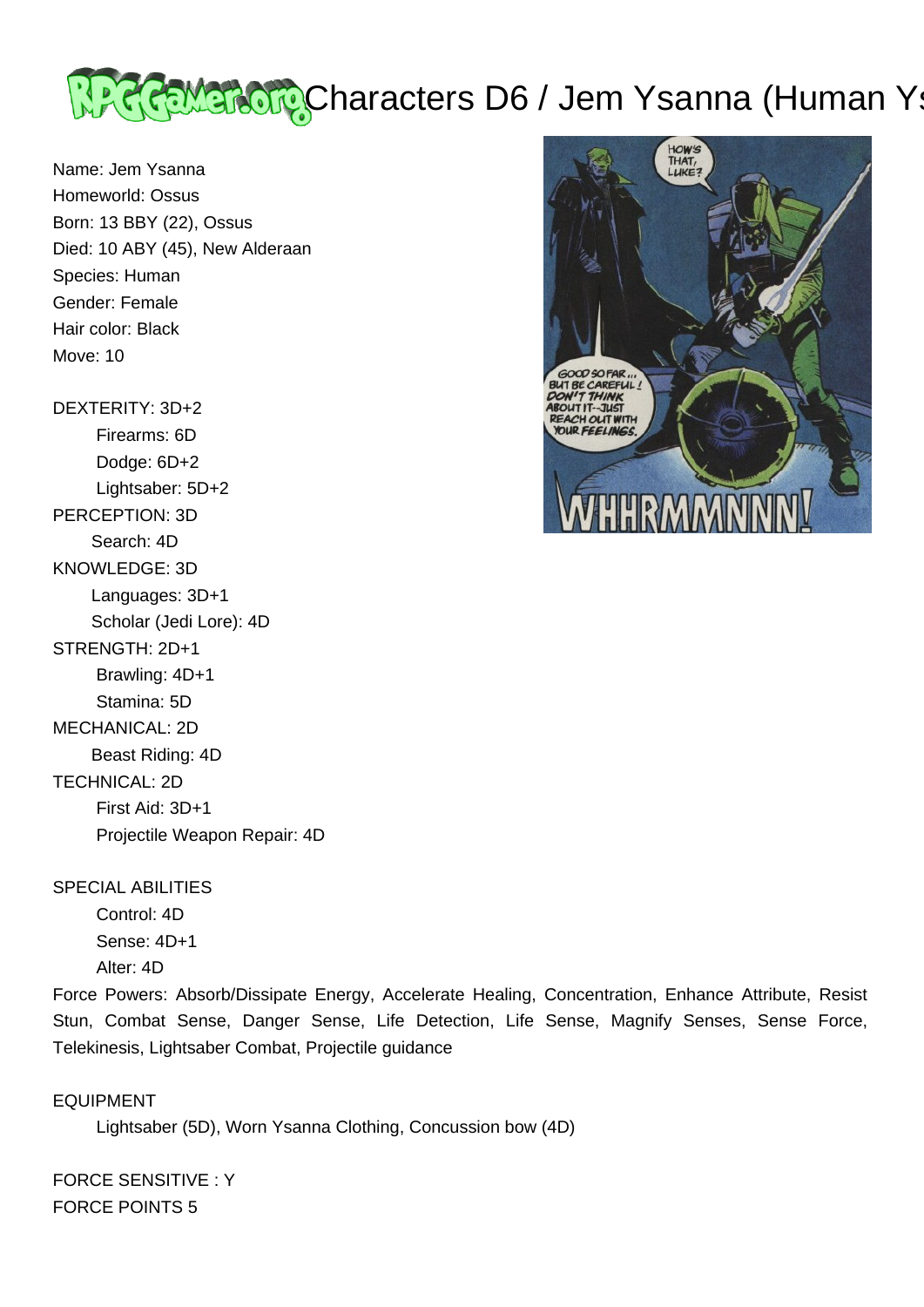# DARK SIDE POINTS 0 CHARACTER POINTS 4

Description: Jem Ysanna was a female Human Jedi trainee. A member of the Ysanna tribe from the planet Ossus, Jem was the descendant of Jedi who had survived the destruction of Ossus by the Cron Supernova. As such, Jem was Force-sensitive and used her powers as a shamaness of her tribe, led by her father, Chief Okko. In 10 ABY, Jem was encountered by the Jedi, Luke Skywalker and Kam Solusar, who had come to Ossus to search for Jedi artifacts to help in their fight against the Galactic Empire. Upon sensing Skywalker's power in the Force, Jem and her brother Rayf Ysanna asked to train with Skywalker to become Jedi Knights. After agreeing to train the siblings, Skywalker took Jem and Rayf for training and departed Ossus in his ship, Jedi Explorer.

Alongside her brother, Jem received instruction in lightsaber combat and telekinesis on her path to becoming a Jedi. During her training, Jem fell in love with Skywalker and the two began a relationship. As Jem and Skywalker began to entertain the idea of a future together, their thoughts were interrupted by an attack by the Galactic Empire. During the fighting, Jem was wounded by a blaster bolt from Tedryn-Sha, a member of Emperor Palpatine's Dark Side Elite. Although she was immediately avenged by Leia Organa Solo, Jem had sustained fatal injuries. The Jedi healer, Vima-Da-Boda, attempted to save her, but Jem succumbed to her injuries after bidding her final farewell to her brother. Upon her death, Jem became one with the Force, her body dissipating into nothingness.

# **Biography**

## Ysanna tribe member

Jem Ysanna was born on the planet Ossus in 13 BBY. Jem and her brother, Rayf Ysanna, were the offspring of Okko, a Chief of the Ysanna tribe on Ossus. Okko was the most powerful magician in the history of the Ysanna, which had been formed from the descendants of Jedi who were unable to escape the destruction of the world by the Cron Supernova. As children, Jem and Rayf would explore the tunnels on their world, learning as much as they could about Ossus.

In 10 ABY, Jem was a shamaness, and as a child of "The Great Okko", Jem and her brother Rayf were scheduled to undergo an initiation ritual in front of their fellow tribe members. As part of the ritual of ascent, Jem and Rayf were tied to the base of an ancient tree, to imbue them with Ysanna magic, believing that the tree was a source of power. Before the ritual could be completed, it was interrupted by the Jedi, Luke Skywalker and Kam Solusar. Skywalker and Solusar had come to Ossus in their ship, the Jedi Explorer to seek out other Jedi. While exploring the world in a T-77 Experimental Airspeeder, the two Jedi noticed the ritual, and Skywalker sensed great Force power in both Jem and Rayf. Eager to take the pair as Jedi students, Skywalker ignited his lightsaber, intending to sever the ropes that secured them to the base of the tree. Jem and Rayf, only fluent in the native Ysanna language and unable to understand Skywalker's intent, were terrified of the Jedi warrior, believing that he intended to kill them. When Skywalker instead cut them loose, they fled in terror back to their Ysanna tribe members who had gathered to witness the ritual.

With the ritual disrupted, Okko ordered his people to attack the two interlopers. As Jem climbed on the back of her father's riding beast, the Ysanna fired on Skywalker and Solusar. However, their attacks were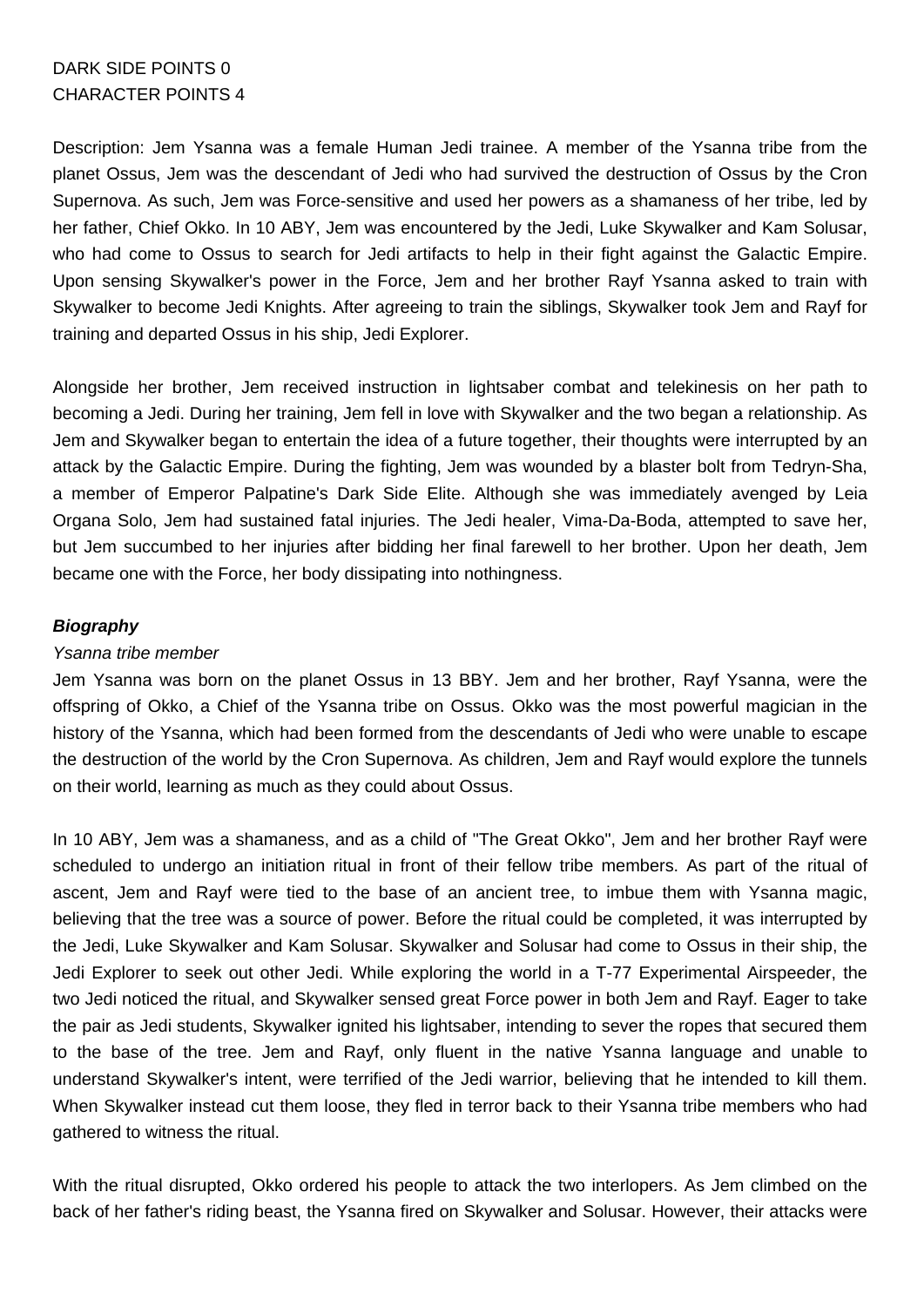easily repelled, forcing Okko to deal with the intruders personally. Jem and her fellow Ysanna attempted to add their untrained Force powers to Okko as he tried to attack with The Force, but Okko was no match for Skywalker's powers. However, after having his powers easily blocked, Okko came to the realization that Skywalker was a spiritual descendant of the Ysanna ancestors. The great chief embraced Skywalker and declared to the rest of the tribe that Skywalker was a Jedi, the heroes of the Ysanna legends. Unfortunately for Skywalker and the Ysanna, the celebration was swiftly interrupted by the arrival of an Imperial Hunter ship, Scourge One. Through the Force, the Ysanna instinctively knew that this ship contained enemies, and as Imperial stormtroopers filed out of the ship, the Ysanna prepared for battle.

#### Imperial attack

With Skywalker leading them, the Ysanna engaged the Imperials. From the back of her father's riding beast, Jem fired a concussion bow at the invaders, driving the stormtroopers back. As the Ysanna concentrated their fire on the Imperials, Skywalker and Solusar attacked with their lightsabers. After twenty minutes of intense fighting, the Imperial force was wiped out. However, the Imperial commanders, Executor Sedriss QL and Vill Goir exited Scourge One to continue the attack. Sedriss and Goir, both members of Emperor Palpatine's Dark Side Elite, were skilled users of the dark side of the Force and they met the Jedi in lightsaber combat. However, the Jedi proved more powerful, killing Goir and disarming Sedriss. Sedriss, the only remaining Imperial, refused to surrender and took Jem hostage. Holding her by the throat, Sedriss backed up against the very same tree that Jem had previously been tied to.

Struggling against Sedriss, Jem attempted to use the Force to drive the darksider away, but Sedriss was easily able to block her attacks. Realizing that Skywalker planned to train Jem as a Jedi, Sedriss claimed that he would take her back to Emperor Palpatine to turn her to the dark side. Surrounded by the Ysanna, Sedriss demanded that he be allowed to return to his ship or he would annihilate Jem using the dark side of the Force. However, unknown to Sedriss, the tree that the Ysanna had intended to use for their ritual was in fact an ancient Jedi Master. Ood Bnar, a member of the Neti species, had survived the destruction of Ossus over 4 millennia ago by transforming into his tree-like state. Bnar, awoken by the Force powers being used near his form, struck out at Sedriss, grabbing him with his roots. As the ancient Jedi prepared to sacrifice himself to destroy Sedriss, Jem tried desperately to escape. With Sedriss holding her back, Jem was in danger of being caught in Bnar's energy attack, but Skywalker risked his life to grab the young woman out of the Executor's grasp.

As Ood Bnar and Sedriss were annihilated in a beam of light, Jem and Skywalker were thrown clear of the blast, Skywalker using the Force to shield them from harm. As they fell, Jem landed on Skywalker and their eyes met. As the two stared into each other's eyes, Skywalker suddenly began to understand the Ysanna language through the power of the Force. No longer divided by the language barrier, Jem told Skywalker that she wished to be his student. The Ysanna and the Jedi then surveyed the damage, discovering that Bnar had been perched above a cache of ancient Jedi lightsabers. Bnar's death had also birthed a descendant which Jem pointed out to the group. To celebrate their victory, Rayf, Jem, Skywalker, and Solusar each pulled an ancient lightsaber from the vault Bnar had been protecting. Despite the age of the weapons, the lightsabers still worked, and the Jedi touched the tips of the ignited weapons to commemorate the moment.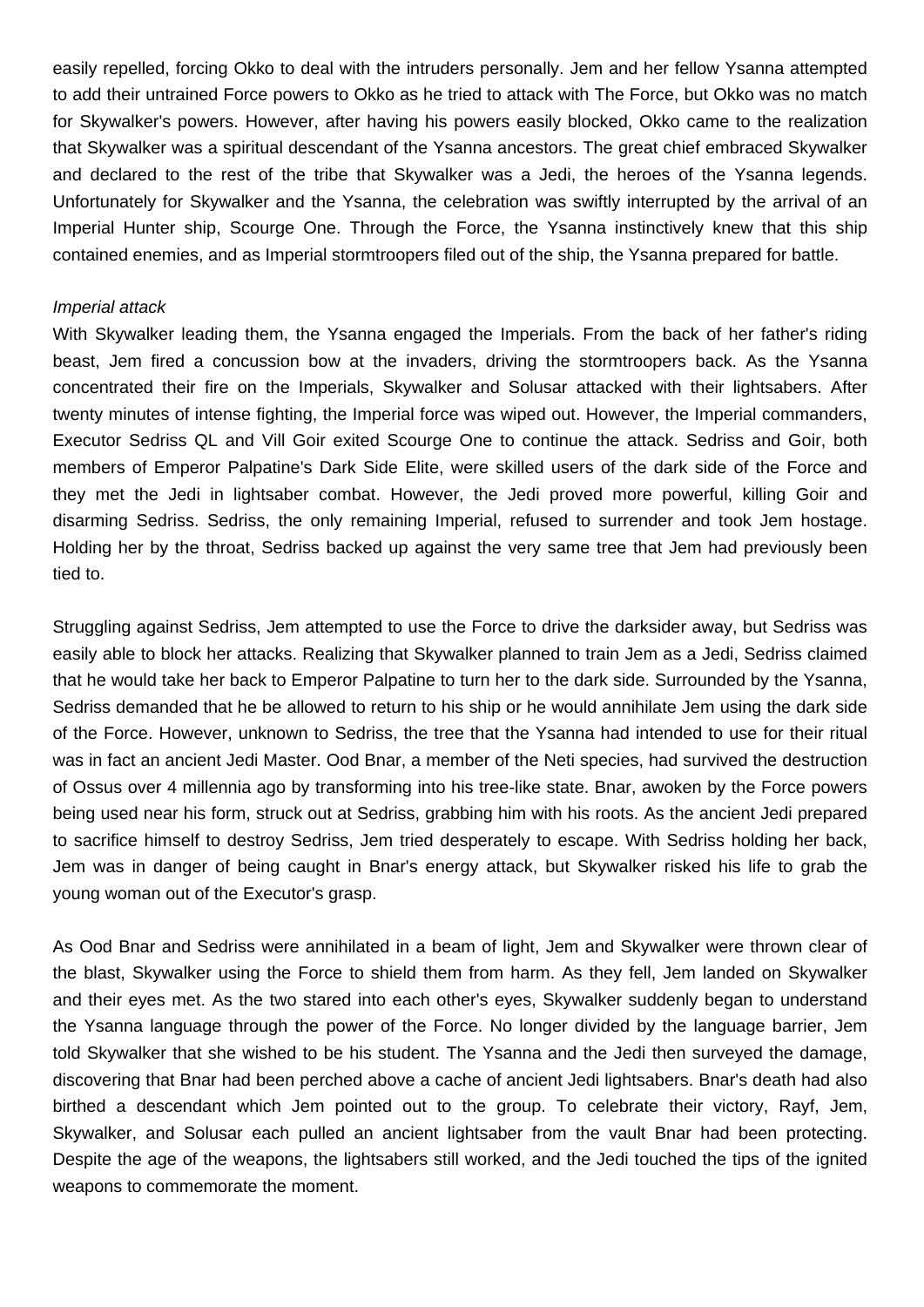### Leaving Ossus

Before leaving Ossus, Skywalker decided to explore the world for further Jedi artifacts that could help him in training new Jedi. Jem and Rayf helped in this quest by leading Skywalker to the Great Jedi Library. After entering, Skywalker and Jem looked through ancient Jedi manuscripts, discovering teachings of Jedi battle meditation. As Skywalker read from the ancient tomes, Jem asked Skywalker to train her in the Force, voicing her desire to become a Jedi. Skywalker promised to train her, and the group returned to the Ysanna settlement. Although Skywalker wished to take all of the Ysanna with him for training as Jedi, Chief Okko refused. Jem's father was content to be simply Ysanna, uninterested in any further teachings. Although Okko had denied Skywalker, Jem and Rayf voiced their intent to follow the Jedi Master off Ossus and become Jedi. Okko was disturbed with his children's choice, believing that it would mean the end of the Ysanna. However, the other Ysanna chieftains accepted Jem and Rayf's choice, although they claimed that the Ysanna gods were displeased by their decision.

As the Ysanna watched them depart, Jem and Rayf boarded the Jedi Explorer and the group departed for the Republic's Pinnacle Base. As the Jedi traveled through hyperspace, Skywalker began their training in lightsaber technique. Using a remote, Skywalker taught Jem and Rayf the basics of deflecting blaster attacks. Although Rayf was a natural with the weapon, when it was Jem's turn to face the remote, she was not as talented, and the remote stung her with its attacks. Frustrated with her ineptitude and angered by the attacks of the remote, Jem used her anger to fuel her abilities, lashing out at the training device, cutting it in two. Jem apologized to Skywalker for destroying his remote and followed him to the galley to mend the wounds that she had sustained. As Skywalker tended to her injury, Jem acknowledged a closeness with her teacher, greater than that between a master and apprentice. Skywalker acknowledged the connection, and the two kissed, beginning a romantic connection.

After arriving above Da Soocha V, the Jedi Explorer sensed an incoming ship, in reality a missile from the Galaxy Gun, a superweapon under the command Emperor Palpatine. As Jem and Rayf watched, Skywalker and Solusar attempted to fire on the missile but were unable to bring it down. The Jedi were left to watch as the missile collided with the world and started a chain reaction with its particle disintegrator warhead, obliterating the moon. Believing that the New Republic command was present on the moon and had been completely wiped out, Skywalker piloted his ship to the secret world of New Alderaan. As Skywalker gave the bad news of Pinnacle Moon's destruction, Jem and Rayf met two Jedi that had recently come out of hiding to help the New Republic in its fight against the Empire. Empatajayos Brand and Vima-Da-Boda greeted Jem and Rayf and began to help in their training. With Brand's help, Jem and Rayf were able to increase their telekinetic skills, lifting a heavy stone with their minds.

#### Death

As their training progressed, Jem and Rayf were included in the planning of the next step against the Empire. Believing that the New Republic had been completely wiped out in the Galaxy Gun attack on the Pinnacle Moon, the group on New Alderaan decided to send out a transmission to any New Republic remnants to join them on the hidden planet. However, Skywalker's friend, Han Solo, concerned that sending a transmission from the world would signal the Empire to their location, decided to leave New Alderaan in his ship, Millennium Falcon, to send the transmission. Sending the transmission from his ship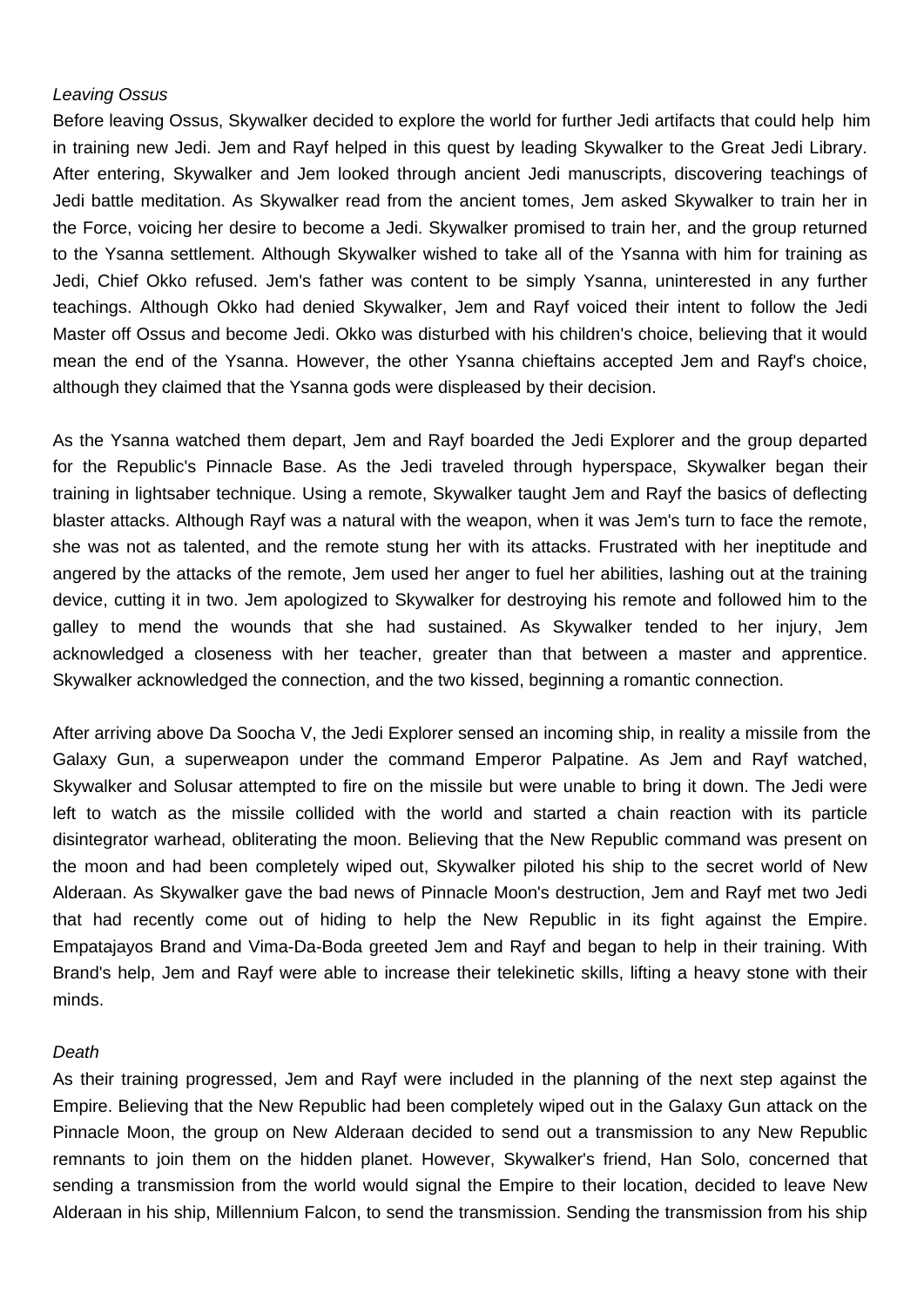after leaving New Alderaan would keep the Empire from pinpointing the world's location. After agreeing to the plan, Jem and Skywalker made their way to a secluded area to be alone. Discussing the future, Skywalker told Jem that she was very special to him, which Jem reciprocated, kissing her Jedi teacher. However, their romantic discussion kept them unaware of a secret attack by the Empire. As Jem and Skywalker returned from their secluded spot, they failed to notice I-7 Howlrunners heading for their base.

As Jem and Skywalker returned to their separate quarters to sleep, the Dark Side Elite released Scarab Mark VI assassin droids onto the base. The droids attacked as Skywalker slept, awaking him from sleep and causing him to cry out. Alerted by Skywalker's screams, Jem and Skywalker's sister, Leia Organa Solo raced to his aid. Upon entering Skywalker's room, they encountered two of the Dark Side Elite, Tedryn-Sha and Krdys Mordi. Although Mordi scoffed at the Jedi women as inferior opponents, Jem quickly corrected him, cutting the darksider in half with her lightsaber. Now outnumbered, Tedryn-Sha was forced to back away from the attackers, pulling a blaster pistol from his holster. As Jem charged the man, Tedryn-Sha fired a shot into her belly, fatally wounding her. Organa Solo avenged Jem shortly afterwards, cutting Tedryn-Sha down with her lightsaber. With the darksiders defeated, Organa Solo cradled Jem's dying body, calling out for help. Vima-Da-Boda took Jem and laid her beside Skywalker as she attempted to heal the two through the Force. Although Vima was able to purge the poison delivered from the assassin droids from Skywalker, Jem's wounds were too great. Rayf was able to be at his sister's side at her passing, and although he pleaded with her not to die, she succumbed to her injuries and dissipated into the Force, her spirit leaving to join those of other fallen Jedi.

#### Legacy

After becoming one with the Force, the only things that remained of Jem were her well-worn hides and Ysanna tribal clothes. Skywalker was greatly saddened by Jem's passing and attempted to apologize for her death to her brother. However, Rayf did not blame his sister's death on the Jedi Master.

Back on Ossus, Jem's father, Chief Okko was able to sense her death through the use of a Jedi meditation chamber, and he began to regret letting his children leave with the Jedi. As Rayf continued to fight alongside Skywalker and Solusar, he invoked his sister's name, especially during the attack on Vjun which defeated the Dark Side Elite, the group that was responsible for Jem's death. Rayf was later killed in the Battle of Onderon by Darth Sidious himself, after mentioning the death of his sister to the Emperor.

After the deaths of both Jem and Rayf during Skywalker's attempt to revive the Jedi Order, Skywalker was hesitant to train further Ysanna in the ways of the Force. However, the Ysanna did not hold a grudge against Skywalker and threw their full support behind Skywalker's future efforts at training Jedi. When the New Jedi Order relocated to Ossus, the Ysanna gladly welcomed the building of a Jedi Academy on Ossus.

#### **Personality and traits**

During the time of the Galactic Civil War, Jem was an athletic woman and respected warrior within the Ysanna tribe. She had long dark hair and striking, exotic features. During her travels with Luke Skywalker, she learned how to speak Basic, but her speech often lapsed into her native language during times of stress. After meeting Skywalker, Jem aided him in his search for lost Jedi knowledge and began to feel a strong connection to him. She had short temper, not unlike her mentor, which was